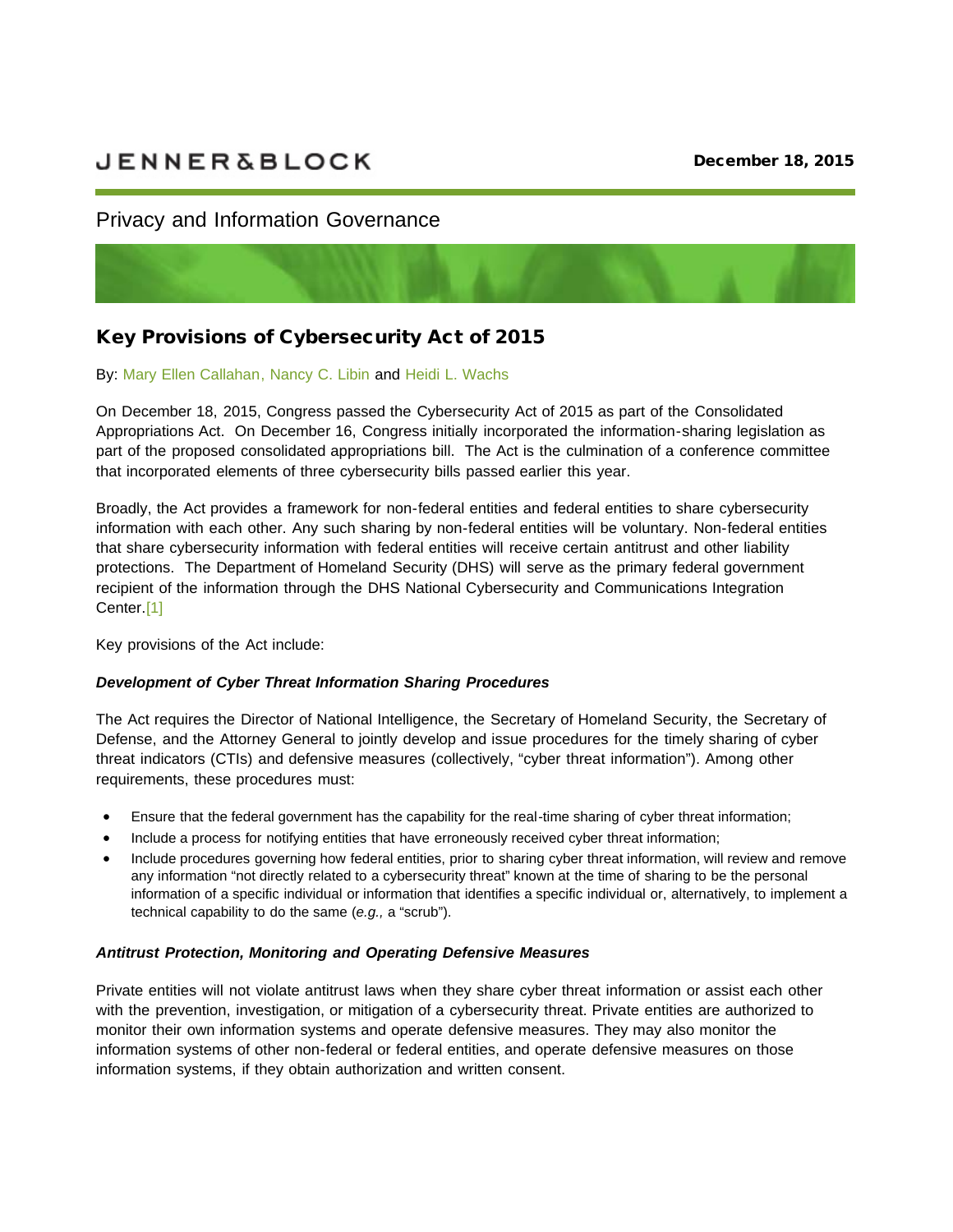#### *Cyber Threat Information Sharing Among federal Government Entities*

The Attorney General and the Secretary of Homeland Security are charged with jointly developing policies and procedures to govern sharing of information about cyber threats among entities in the federal government. The Act requires this sharing to be done through an automated real-time process, subject to limited exceptions that must be agreed upon in advance. In addition, the Attorney General and Secretary of Homeland Security, in consultation with the heads of appropriate federal entities and other designated officers, must jointly "develop, submit to Congress, and make available to the public…guidelines relating to privacy and civil liberties which shall govern the receipt, retention, use, and dissemination of cyber threat indicators by a federal entity obtained in connection with activities authorized in this title."

#### *Non-Federal Entity Cyber Threat Information Sharing with the Federal Government*

The Act designates DHS as the recipient of cyber threat information and, as such, the Secretary of Homeland Security must develop and implement the "capability and process" for receipt of the information. The Act authorizes the President, following a certification and explanation to Congress, to designate another federal entity, other than the Department of Defense (including the National Security Agency), to develop and implement an additional capability and process to receive cyber threat information.

Sharing cyber threat information with the federal government will not constitute a waiver of any legal protections, including laws governing trade secrets. Such information also will be exempt from certain disclosure laws, such as the Freedom of Information Act (FOIA). However, once shared with the federal government, cyber threat information may be used not only for cybersecurity purposes or identifying a cybersecurity threat or vulnerability, but also for (1) responding to, preventing, or mitigating a specific threat of death, serious bodily harm, or serious economic harm, including a terrorist act or use of a weapon of mass destruction; (2) responding to, investigating, prosecuting, preventing, or mitigating a serious threat to a minor; or (3) preventing, investigating, disrupting, or prosecuting an offense arising out of certain cyber-related criminal activities. This subsequent use of cyber threat information was one of the most contentious elements of the conference committee, and although this scoping may be broader than privacy advocates would have preferred, it is narrower than the Senate-passed version of the information sharing bill.

#### *Liability Protection*

Private entities that engage in monitoring activities or share or receive cyber threat information in conformance with the Act will be protected from liability for those actions.

#### *Sunset Period*

The Act will sunset on September 30, 2025.

[\[1\]](http://sites.jenner.vuturevx.com/email_handler.aspx?sid=33b2f36d-c130-4b99-b8b8-e0d0625a0dce&redirect=file%3a%2f%2f%2fC%3a%2fUsers%2fjablonk%2fAppData%2fLocal%2fMicrosoft%2fWindows%2fTemporary+Internet+Files%2fContent.Outlook%2f01JSE0UZ%2fWASHINGTON_DC-%252385250-v1+-+(COPY)+PIG+Alert+-+Cybersecurity+Act+of+2015.DOCX%23_ftnref1) The Cybersecurity Act of 2015 also imposes requirements on federal government entities with regard to cybersecurity that do not apply to non-governmental entities and so are not addressed here.

#### Contact Us



#### [Mary Ellen Callahan,](http://sites.jenner.vuturevx.com/email_handler.aspx?sid=33b2f36d-c130-4b99-b8b8-e0d0625a0dce&redirect=http%3a%2f%2fjenner.com%2fpeople%2fMaryEllenCallahan) Partner, Jenner & Block

Phone: 202 639-6064 Email: [mecallahan@jenner.com](mailto:mecallahan@jenner.com) [Download V-Card](http://sites.jenner.vuturevx.com/email_handler.aspx?sid=33b2f36d-c130-4b99-b8b8-e0d0625a0dce&redirect=http%3a%2f%2fjenner.com%2fpeople%2f593%2fvcard)

Mary Ellen Callahan chairs Jenner & Block's Privacy and Information Governance Practice and provides privacy and data security counseling to a broad range of clients, including some of the most visited Internet websites. She served as Chief Privacy Officer of the US Department of Homeland Security from 2009 until August 2012 and received the 2013 Privacy Vanguard Award.